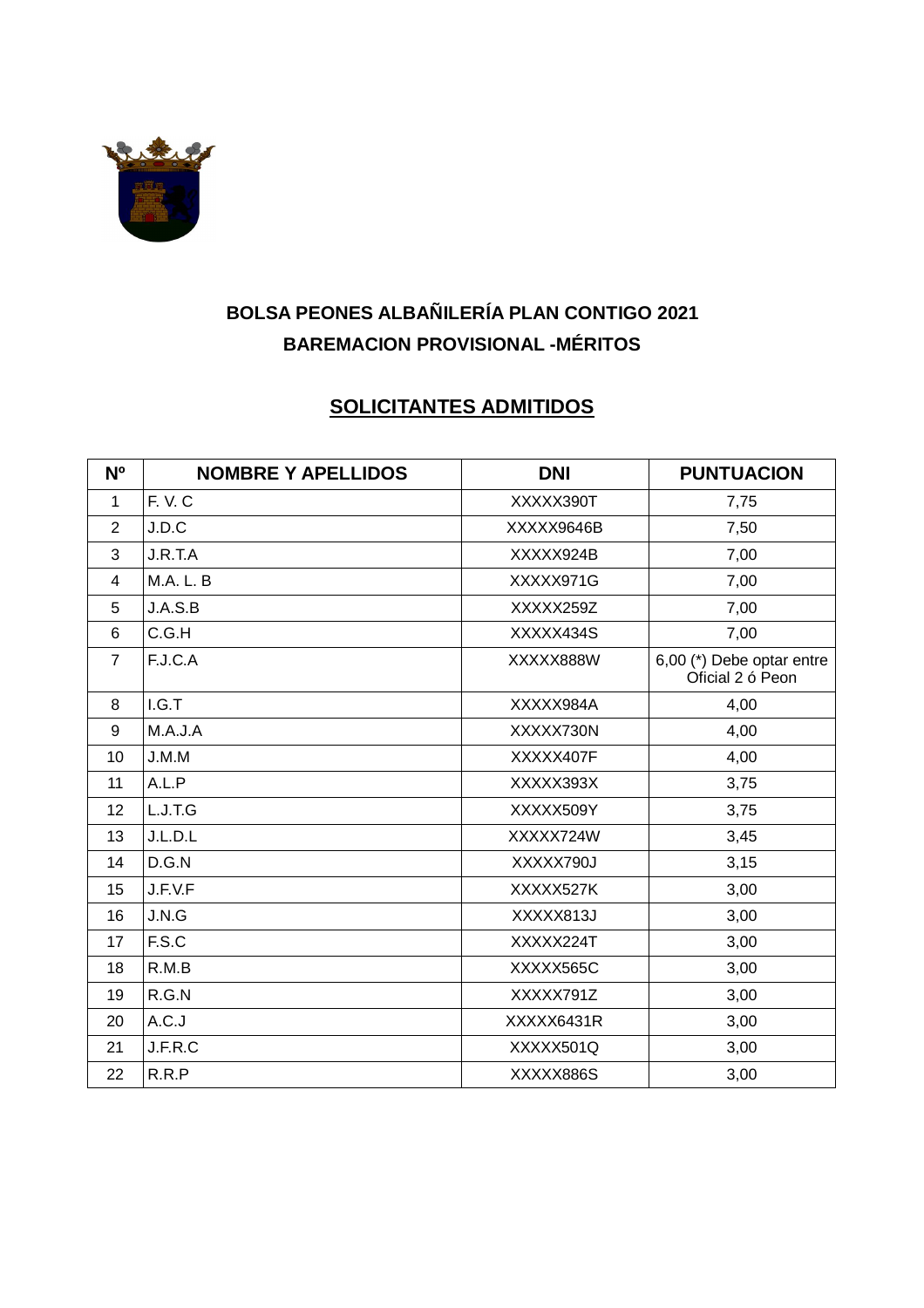

# **BOLSA PEONES ALBAÑILERÍA PLAN CONTIGO 2021 BAREMACION PROVISIONAL -MÉRITOS**

# **SOLICITANTES EXCLUIDOS.**

| N <sup>o</sup> | <b>NOMBRE Y APELLIDOS</b> | <b>DNI</b> | <b>MOTIVO</b><br><b>EXCLUSION</b>                                               |
|----------------|---------------------------|------------|---------------------------------------------------------------------------------|
| $\mathbf{1}$   | J.M.A.M                   | XXXXX267X  | NO PRL CONSTR.(20<br>HORAS)                                                     |
| $\overline{2}$ | A.M.F                     | XXXXX334W  | NO PRL CONSTR.(20<br>HORAS)                                                     |
| 3              | A.M.V.F                   | XXXXX382G  | <b>NO EXPERIENCIA</b><br>MINIMA REQUERIDA                                       |
| $\overline{4}$ | M.P.D                     | XXXXX338C  | NO PRL CONSTR.(20<br>HORAS)                                                     |
| 5              | M.M.B.B                   | XXXXX390M  | <b>NO EXPERIENCIA</b><br><b>MINIMA REQUERIDA</b><br>NO PRL CONSTR.(20<br>HORAS) |
| $6\phantom{1}$ | M.P.N                     | XXXXX817Y  | <b>NO EXPERIENCIA</b><br><b>MINIMA REQUERIDA</b>                                |
| $\overline{7}$ | G.L.P                     | XXXXX201T  | NO PRL CONSTR.(20<br>HORAS)                                                     |
| 8              | J.F.O                     | XXXXX947B  | NO PRL CONSTR.(20<br>HORAS)                                                     |
| 9              | F.S.P                     | XXXXX307D  | NO PRL CONSTR.(20<br>HORAS)                                                     |
| 10             | P.J.N.S                   | XXXXX209Y  | NO PRL CONSTR.(20<br>HORAS)                                                     |
| 11             | J.AT.B                    | XXXXX386Z  | <b>NO EXPERIENCIA</b><br><b>MINIMA REQUERIDA</b>                                |
| 12             | M.J.LL                    | XXXXX794C  | <b>NO EXPERIENCIA</b><br>MINIMA REQUERIDA                                       |
| 13             | A.J.G.P                   | XXXXX816Q  | <b>NO EXPERIENCIA</b><br><b>MINIMA REQUERIDA</b>                                |
| 14             | J. M. O.G                 | XXXXX424L  | <b>NO EXPERIENCIA</b><br>MINIMA REQUERIDA<br>NO PRL CONSTR.(20<br>HORAS)        |